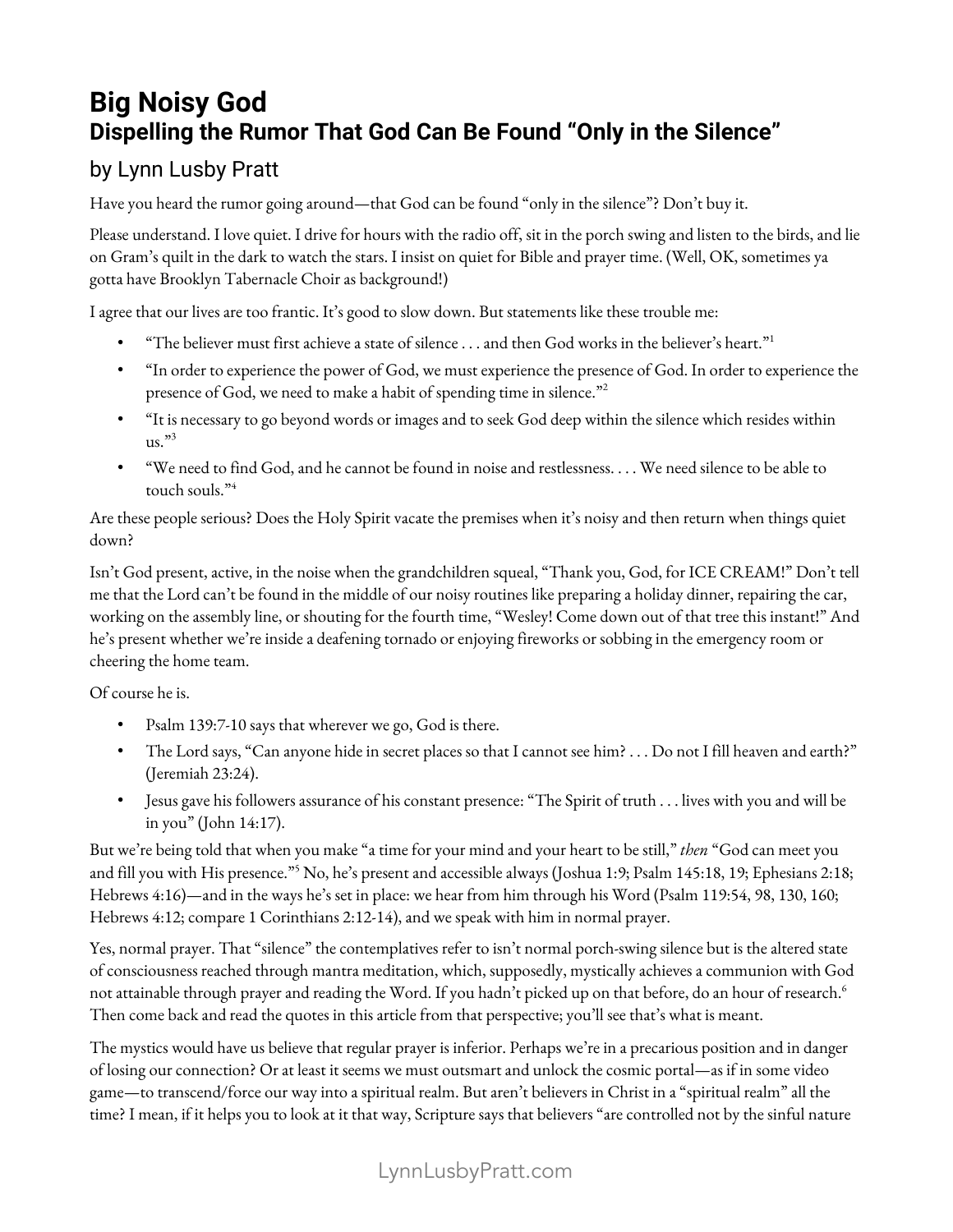but by the Spirit." The only prerequisite for being "in the Spirit" is "if the Spirit of God lives in you" (Romans 8:9). And the Bible says that this happens when we are born again.

Where in Scripture do we find that God can't be known, doesn't act, and may not even be present except in this place called "the silence"? Why, God has done some of his best work with the volume turned up.

Remember the 1 Kings 18, 19 account of Elijah and the prophets of Baal? Hundreds of chanting false prophets, Elijah's taunting, louder shouting, Elijah praying out loud—with words, the fire from heaven . . . I'm thinking everybody "experienced God" that day!

And then when Elijah was in a cave after that event, there was wind, earthquake . . . and yes, the still, small voice about which the contemplatives make so much fuss. But that was one tiny moment in a long, cacophonous drama. God was never out of reach. Elijah didn't need to "be put into a kind of suspended animation before [a] deep work of God upon the soul [could] occur." 7

In Judges 7, Gideon's soldiers all blew their trumpets on cue and smashed their clay jars, and did God say, "Pipe down! How do you expect to practice my presence in all this racket?" Uh . . . no. The Lord caused the enemy soldiers to turn on each other. He was right there, and everybody knew it.

And then there's 2 Chronicles 5–7, the dedication of the temple. Talk about rowdy! The ark of the covenant was being brought in. In celebration there were cymbals, harps, lyres, 120 trumpets, other instruments, singers . . . Followed by King Solomon's long, out-loud prayer of dedication—with lots of *dif erent* words, not the Jesus Prayer repeated for twenty minutes $^8$  to "enter into the great silence of God." $^9$  If Solomon was ignorant of the secret of true communication with God, how come fire came down and consumed the sacrifice and the glory of the Lord filled the place? The Lord said outright that he had heard the king's prayer (2 Chronicles 7:12).

It never would have occurred to me that anything was missing from that kind of prayer if today's promoters of "the silence" hadn't given me the idea. They say that silence is "the only thing broad enough and deep enough to hold all of the contradictions and paradoxes of Full Reality and our own reality, too. 99.9% of the known universe is silent, and it is in this space that the force fields of life and compassion dwell and expand. We can live there too!" $^{10}$ 

#### Whatever.

That hardly seems to describe a personal relationship between God and his children. Remember, when we are told in Scripture that our primary responsibility is to love God (Matthew 22:37), "we are being told to relate to God in a personal way. Since interpersonal relationships are implemented and carried on by communication, it is indicative of God's personhood that he *speaks*, and that our communion with him is in the form of words (e.g., Scripture, meditation, praise, prayer) rather than the contemplation of an idol or mindless mysticism."<sup>11</sup>

At Jericho, Joshua's people didn't get into the lotus position and measure their breathing to "find the silence within, thereby finding God."<sup>12</sup>They simply obeyed the command God had already given them and marched around the city. There were trumpets and shouting, walls collapsing.

God worked in all kinds of noisy storms in the Bible. God spoke to Job out of the storm (Job 38:1; 40:6). No hint that Job had trouble getting the message. In Mark 4, Jesus was present *in* the storm. There was conversation with his disciples *during* it, and he gave orders *to* it. Acts 27 is the account of Paul's shipwreck. Did Paul just wring his hands during the turbulence till he could drop anchor in the calm to get back in touch with God? Was God not present and active during the storm? Of course he was! An angel even found his way to Paul during the storm—and spoke.

What about Mark 9:14-28? Jesus came upon a disturbance in which people were arguing about a demon-possessed boy. The evil spirit manifested. Jesus wasn't impeded in any way by this noise. In fact, he added to it. He commanded the evil spirit to come out, and the spirit "shrieked." My guess is, some of the bystanders shrieked too!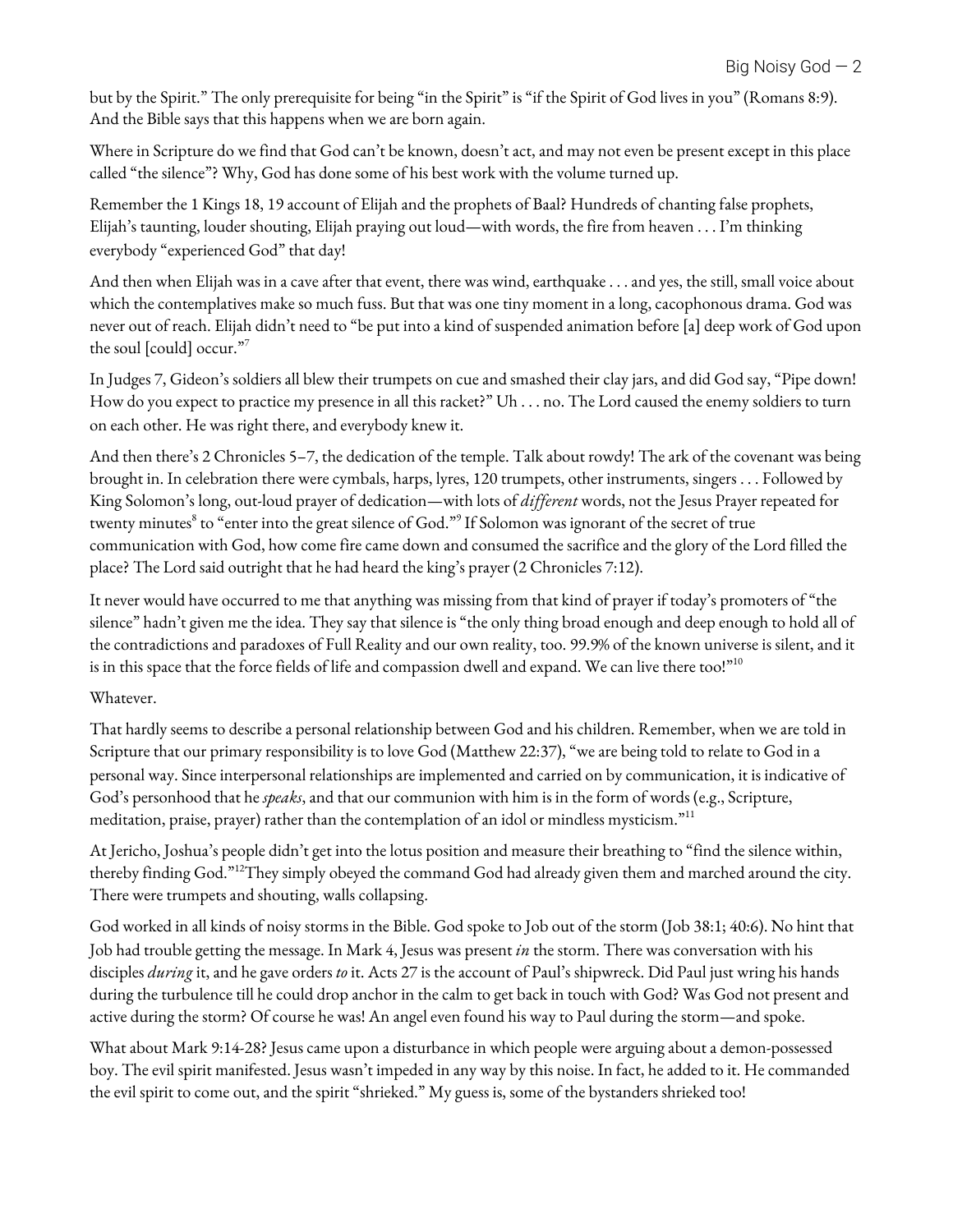Jesus' final moments are recorded in Matthew 27:50, 51. He "cried out . . . in a loud voice." There was an earthquake, the temple veil was torn. That's noisy. And God the Father was there. But what are we to make of a statement like this: "In the silence is a dynamic presence. And that's God, and we become attuned to that." <sup>13</sup> Hmm. Does that mean that if only the crucifixion had been more serene, maybe God could have done something truly "dynamic"?

The book of Revelation is just dripping with decibels. In Revelation 8:5-7 alone we hear thunder and lightning, earthquake, hail, and trumpet.

At this point, critics are no doubt saying, "Wait, we're confusing apples and oranges. How God behaves in certain events is not the same thing as how we must access him in prayer [they mean, reach 'the silence'] or how God behaves during such prayer." I would counter that they're creating the problem: trying to separate prayer from our normal lives as if it were some elusive thing, as if we have to be initiated into the upper echelons of Christianity's elite before we can do it right. Remember, the torn temple veil is evidence that all believers have perpetual access to God—through Jesus' blood, not through a tedious (dare we say silly?) man-made formula (see Hebrews 10:19-22). True prayer, the opportunity to talk to God, is easy. That's how he designed it.

I offer from the book of Acts a couple of noisy events that included prayer. In Acts 4:24, the believers "raised their voices together in prayer to God." And "after they prayed, the place where they were meeting was shaken" (vs. 31). In Acts 16, Paul and Silas caused a fracas at the marketplace and were beaten, then imprisoned. Next, we have praying and singing in prison, followed by an earthquake, shouting, trembling . . . God acted and released the prisoners. In these events I'm not seeing any trial and error employed while they realigned their spiritual technologies (or possibly the planets) in order to make contact with God.

But we're being led to believe that real knowledge of God comes through a Christianized mantra meditation that takes us into "the silence." Incongruously, this is also described as "an unknowing" (or odder still, "darkness"). But we don't need a knock-off brand of meditation that involves an ethereal floating off into "the void, the emptiness, the nothingness." <sup>14</sup> All we need is biblical meditation. If we look up every concordance entry for *meditate/meditation*, we see that it simply means pondering with our minds the Lord's perfect Word and his mighty works.

# **His Perfect Word**

"Every word of God is flawless" (or pure, perfect; Proverbs 30:5). Psalm 1:2 speaks of the person whose "delight is in the law of the Lord, and on his law he meditates day and night." David said, "Oh, how I love your law! I meditate on it all day long." David didn't unlock cosmic wisdom based on his rank as an ascended master; God's commands made him wiser than his enemies (Psalm 119:97, 98). Since "all Scripture is God-breathed," Paul could say that it is "the holy Scriptures" that make us wise (2 Timothy 3:15, 16). When we are truly meditating on God and his Word, our minds are engaged. We gain knowledge of God because he reveals himself to us. He gives us understanding (1 John 5:20). As we hear and apply his Word, the evidence that we know him is seen when we obey his commandments (1 John 2:3-6; 3:24). Further evidence of our relationship is that when we call, he hears; the very short Psalm 34 says it four times! (See also John 9:31 and many other passages.)

# **His Mighty Works**

We are to "remember the days of long ago" and "meditate on all [God's] works and consider what [his] hands have done" (Psalm 143:5). That's what the troubled writer of Psalm 77 did. In his despair, a solution hits him: he will recall the great things the Lord has done. He names a few in this passage, but I picture him falling peacefully asleep as he remembers a list that never ends. Meditating on God's mighty works reminds us of who he is, of his love and power. And that will make us praise him *to* him. Any number of Scriptures picture God's children addressing him as great, marvelous, worthy of praise, etc. (for example, Psalms 57:9-11; 108:1-5; compare Revelation 15:3).

A ripple-effect purpose of thinking deeply about God's works is to make sure we always have them in mind. Then to others we can gladly and readily "declare [his] marvelous deeds" (Psalm 71:17). And of utmost importance is to pass